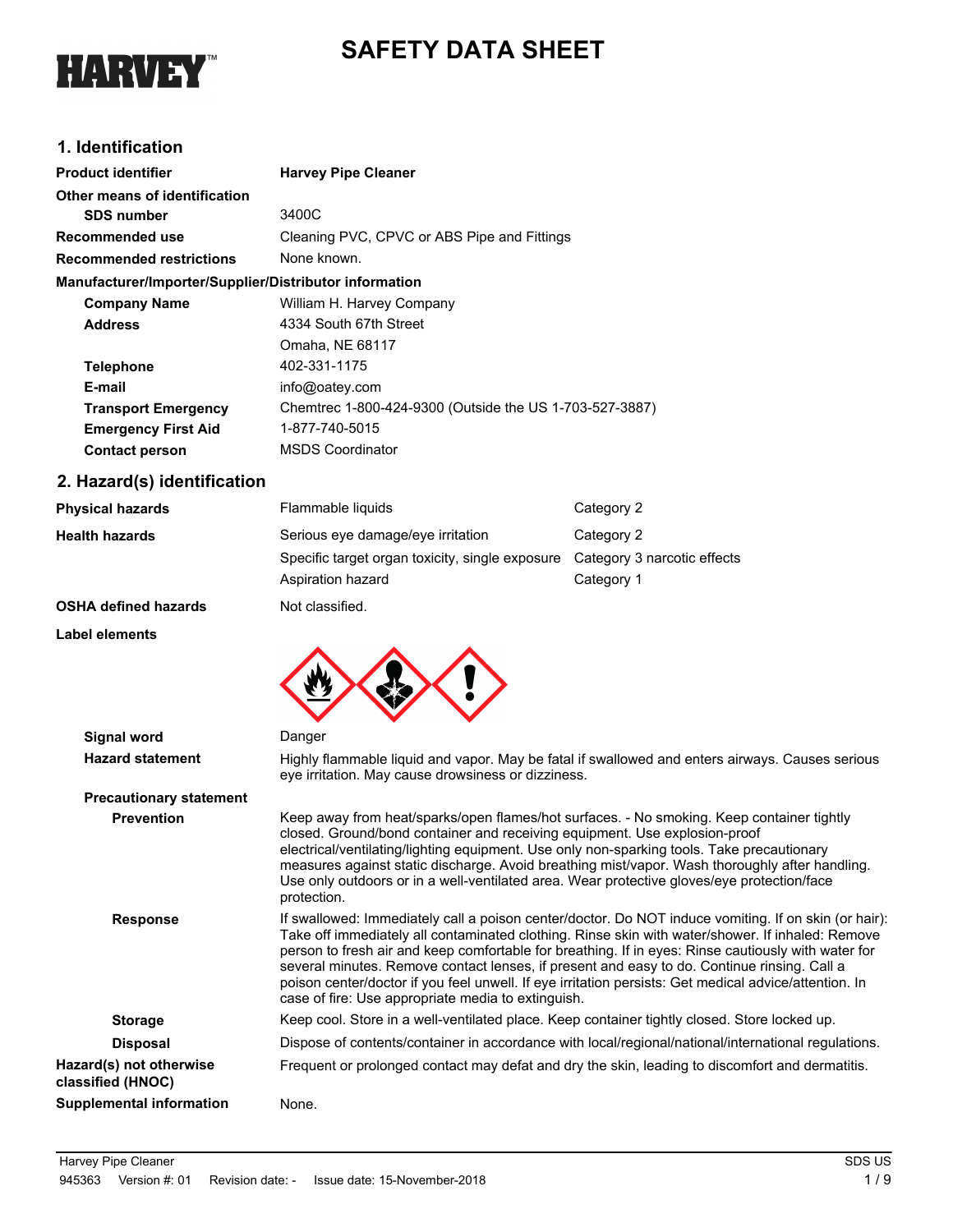# **3. Composition/information on ingredients**

#### **Mixtures**

| <b>Chemical name</b>                                                         |                                                                                                                                                                                                                                                                                                                      | <b>CAS number</b> | $\%$      |
|------------------------------------------------------------------------------|----------------------------------------------------------------------------------------------------------------------------------------------------------------------------------------------------------------------------------------------------------------------------------------------------------------------|-------------------|-----------|
| Acetone                                                                      |                                                                                                                                                                                                                                                                                                                      | 67-64-1           | $95 - 99$ |
| Cyclohexanone                                                                |                                                                                                                                                                                                                                                                                                                      | 108-94-1          | $1 - 5$   |
| <b>Composition comments</b>                                                  | All concentrations are in percent by weight unless ingredient is a gas. Gas concentrations are in<br>percent by volume.                                                                                                                                                                                              |                   |           |
| 4. First-aid measures                                                        |                                                                                                                                                                                                                                                                                                                      |                   |           |
| <b>Inhalation</b>                                                            | Remove victim to fresh air and keep at rest in a position comfortable for breathing. Call a poison<br>center or doctor/physician if you feel unwell.                                                                                                                                                                 |                   |           |
| <b>Skin contact</b>                                                          | Take off immediately all contaminated clothing. Rinse skin with water/shower. Get medical<br>attention if irritation develops and persists.                                                                                                                                                                          |                   |           |
| Eye contact                                                                  | Immediately flush eyes with plenty of water for at least 15 minutes. Remove contact lenses, if<br>present and easy to do. Continue rinsing. Get medical attention if irritation develops and persists.                                                                                                               |                   |           |
| Ingestion                                                                    | Call a physician or poison control center immediately. Rinse mouth. Do not induce vomiting. If<br>vomiting occurs, keep head low so that stomach content doesn't get into the lungs.                                                                                                                                 |                   |           |
| <b>Most important</b><br>symptoms/effects, acute and<br>delayed              | Aspiration may cause pulmonary edema and pneumonitis. May cause drowsiness and dizziness.<br>Headache. Nausea, vomiting. Severe eye irritation. Symptoms may include stinging, tearing,<br>redness, swelling, and blurred vision.                                                                                    |                   |           |
| Indication of immediate<br>medical attention and special<br>treatment needed | Provide general supportive measures and treat symptomatically. Thermal burns: Flush with water<br>immediately. While flushing, remove clothes which do not adhere to affected area. Call an<br>ambulance. Continue flushing during transport to hospital. Keep victim under observation.<br>Symptoms may be delayed. |                   |           |
| <b>General information</b>                                                   | Take off all contaminated clothing immediately. Ensure that medical personnel are aware of the<br>material(s) involved, and take precautions to protect themselves. Wash contaminated clothing<br>before reuse.                                                                                                      |                   |           |
| 5. Fire-fighting measures                                                    |                                                                                                                                                                                                                                                                                                                      |                   |           |
| Suitable extinguishing media                                                 | Alcohol resistant foam. Dry chemical powder. Carbon dioxide (CO2). Water fog.                                                                                                                                                                                                                                        |                   |           |
| Unsuitable extinguishing<br>media                                            | Do not use water jet as an extinguisher, as this will spread the fire.                                                                                                                                                                                                                                               |                   |           |
| Specific hazards arising from<br>the chemical                                | Vapors may form explosive mixtures with air. Vapors may travel considerable distance to a source<br>of ignition and flash back. During fire, gases hazardous to health may be formed.                                                                                                                                |                   |           |
| Special protective equipment<br>and precautions for firefighters             | Self-contained breathing apparatus and full protective clothing must be worn in case of fire.                                                                                                                                                                                                                        |                   |           |
| Fire fighting<br>equipment/instructions                                      | In case of fire and/or explosion do not breathe fumes. Move containers from fire area if you can do<br>so without risk.                                                                                                                                                                                              |                   |           |
| <b>Specific methods</b>                                                      | Use standard firefighting procedures and consider the hazards of other involved materials.                                                                                                                                                                                                                           |                   |           |
| <b>General fire hazards</b>                                                  | Highly flammable liquid and vapor.                                                                                                                                                                                                                                                                                   |                   |           |

## **6. Accidental release measures**

**Personal precautions, protective equipment and emergency procedures**

Keep unnecessary personnel away. Keep people away from and upwind of spill/leak. Eliminate all ignition sources (no smoking, flares, sparks, or flames in immediate area). Wear appropriate protective equipment and clothing during clean-up. Avoid breathing mist/vapor. Do not touch damaged containers or spilled material unless wearing appropriate protective clothing. Ventilate closed spaces before entering them. Local authorities should be advised if significant spillages cannot be contained. For personal protection, see section 8 of the SDS.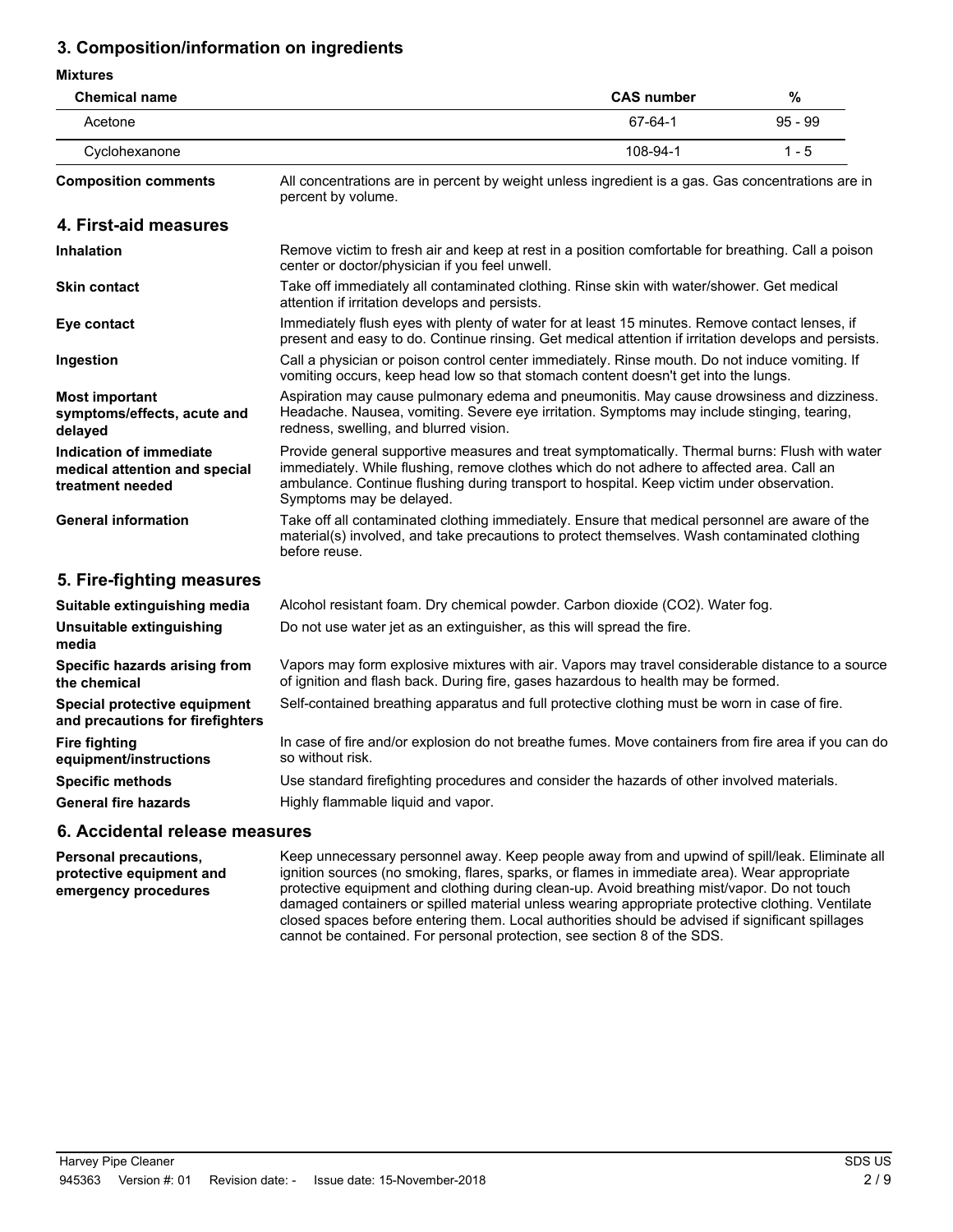| Methods and materials for<br>containment and cleaning up        | Eliminate all ignition sources (no smoking, flares, sparks, or flames in immediate area). Keep<br>combustibles (wood, paper, oil, etc.) away from spilled material. Take precautionary measures<br>against static discharge. Use only non-sparking tools. This product is miscible in water.                                                                                                                                                                                                                                                                                                                                     |  |  |
|-----------------------------------------------------------------|----------------------------------------------------------------------------------------------------------------------------------------------------------------------------------------------------------------------------------------------------------------------------------------------------------------------------------------------------------------------------------------------------------------------------------------------------------------------------------------------------------------------------------------------------------------------------------------------------------------------------------|--|--|
|                                                                 | Large Spills: Stop the flow of material, if this is without risk. Dike the spilled material, where this is<br>possible. Use a non-combustible material like vermiculite, sand or earth to soak up the product<br>and place into a container for later disposal. Following product recovery, flush area with water.                                                                                                                                                                                                                                                                                                               |  |  |
|                                                                 | Small Spills: Absorb with earth, sand or other non-combustible material and transfer to containers<br>for later disposal. Wipe up with absorbent material (e.g. cloth, fleece). Clean surface thoroughly to<br>remove residual contamination.                                                                                                                                                                                                                                                                                                                                                                                    |  |  |
| <b>Environmental precautions</b>                                | Never return spills to original containers for re-use. For waste disposal, see section 13 of the SDS.<br>Avoid discharge into drains, water courses or onto the ground.                                                                                                                                                                                                                                                                                                                                                                                                                                                          |  |  |
| 7. Handling and storage                                         |                                                                                                                                                                                                                                                                                                                                                                                                                                                                                                                                                                                                                                  |  |  |
| <b>Precautions for safe handling</b>                            | Do not handle, store or open near an open flame, sources of heat or sources of ignition. Protect<br>material from direct sunlight. When using do not smoke. Explosion-proof general and local exhaust<br>ventilation. Take precautionary measures against static discharges. All equipment used when<br>handling the product must be grounded. Use non-sparking tools and explosion-proof equipment.<br>Avoid breathing mist or vapor. Avoid contact with eyes. Avoid prolonged exposure. Wear<br>appropriate personal protective equipment. Wash hands thoroughly after handling. Observe good<br>industrial hygiene practices. |  |  |
| Conditions for safe storage,<br>including any incompatibilities | Store locked up. Keep away from heat, sparks and open flame. Prevent electrostatic charge<br>build-up by using common bonding and grounding techniques. Store in a cool, dry place out of<br>direct sunlight. Store in tightly closed container. Store in a well-ventilated place. Keep in an area<br>equipped with sprinklers. Store away from incompatible materials (see Section 10 of the SDS).                                                                                                                                                                                                                              |  |  |

## **8. Exposure controls/personal protection**

### **Occupational exposure limits**

### **US. OSHA Table Z-1 Limits for Air Contaminants (29 CFR 1910.1000)**

| <b>Components</b>                           | <b>Type</b> |                    |                 | <b>Value</b>         |  |
|---------------------------------------------|-------------|--------------------|-----------------|----------------------|--|
| Acetone (CAS 67-64-1)                       | PEL         |                    |                 | 2400 mg/m3           |  |
|                                             |             |                    |                 | 1000 ppm             |  |
| Cyclohexanone (CAS<br>$108-94-1)$           | <b>PEL</b>  |                    |                 | 200 mg/m3            |  |
|                                             |             |                    |                 | 50 ppm               |  |
| <b>US. ACGIH Threshold Limit Values</b>     |             |                    |                 |                      |  |
| <b>Components</b>                           | <b>Type</b> |                    |                 | <b>Value</b>         |  |
| Acetone (CAS 67-64-1)                       | <b>STEL</b> |                    |                 | 500 ppm              |  |
|                                             | <b>TWA</b>  |                    |                 | 250 ppm              |  |
| Cyclohexanone (CAS<br>$108-94-1)$           | <b>STEL</b> |                    |                 | 50 ppm               |  |
|                                             | <b>TWA</b>  |                    |                 | 20 ppm               |  |
| US. NIOSH: Pocket Guide to Chemical Hazards |             |                    |                 |                      |  |
| <b>Components</b>                           | <b>Type</b> |                    |                 | Value                |  |
| Acetone (CAS 67-64-1)                       | <b>TWA</b>  |                    |                 | 590 mg/m3            |  |
|                                             |             |                    |                 | 250 ppm              |  |
| Cyclohexanone (CAS<br>$108-94-1)$           | <b>TWA</b>  |                    |                 | 100 mg/m3            |  |
|                                             |             |                    |                 | 25 ppm               |  |
| <b>Biological limit values</b>              |             |                    |                 |                      |  |
| <b>ACGIH Biological Exposure Indices</b>    |             |                    |                 |                      |  |
| <b>Components</b>                           | Value       | <b>Determinant</b> | <b>Specimen</b> | <b>Sampling Time</b> |  |
| Acetone (CAS 67-64-1)                       | 25 mg/l     | Acetone            | Urine           | $\star$              |  |

108-94-1)

80 mg/l 1,2-Cyclohexan

Cyclohexanone (CAS 80 mg/l 1,2-Cyclohexan Urine \*

ediol, with hydrolysis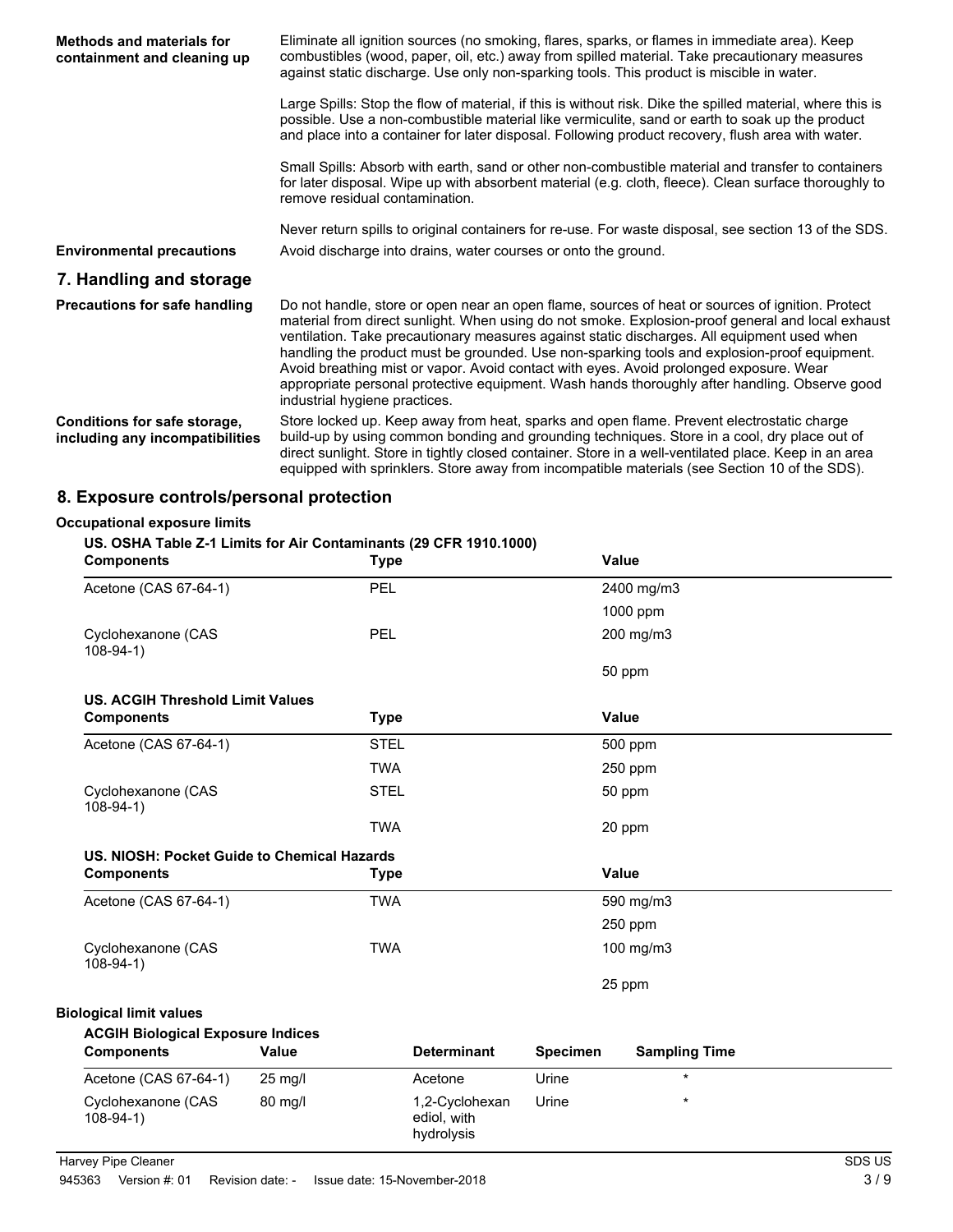| <b>ACGIH Biological Exposure Indices</b><br><b>Components</b>               | Value                                                                                                                                             | <b>Determinant</b>                                            | <b>Specimen</b>                   | <b>Sampling Time</b>                                                                                                                                                                                                                                                                                                                                                                                    |
|-----------------------------------------------------------------------------|---------------------------------------------------------------------------------------------------------------------------------------------------|---------------------------------------------------------------|-----------------------------------|---------------------------------------------------------------------------------------------------------------------------------------------------------------------------------------------------------------------------------------------------------------------------------------------------------------------------------------------------------------------------------------------------------|
|                                                                             | $8$ mg/l                                                                                                                                          | Cyclohexanol,<br>with hydrolysis                              | Urine                             |                                                                                                                                                                                                                                                                                                                                                                                                         |
| * - For sampling details, please see the source document.                   |                                                                                                                                                   |                                                               |                                   |                                                                                                                                                                                                                                                                                                                                                                                                         |
| <b>Exposure guidelines</b>                                                  |                                                                                                                                                   |                                                               |                                   |                                                                                                                                                                                                                                                                                                                                                                                                         |
| US - California OELs: Skin designation                                      |                                                                                                                                                   |                                                               |                                   |                                                                                                                                                                                                                                                                                                                                                                                                         |
| Cyclohexanone (CAS 108-94-1)                                                |                                                                                                                                                   |                                                               | Can be absorbed through the skin. |                                                                                                                                                                                                                                                                                                                                                                                                         |
| US - Minnesota Haz Subs: Skin designation applies                           |                                                                                                                                                   |                                                               |                                   |                                                                                                                                                                                                                                                                                                                                                                                                         |
| Cyclohexanone (CAS 108-94-1)                                                |                                                                                                                                                   |                                                               | Skin designation applies.         |                                                                                                                                                                                                                                                                                                                                                                                                         |
| US - Tennessee OELs: Skin designation                                       |                                                                                                                                                   |                                                               |                                   |                                                                                                                                                                                                                                                                                                                                                                                                         |
| Cyclohexanone (CAS 108-94-1)                                                |                                                                                                                                                   |                                                               | Can be absorbed through the skin. |                                                                                                                                                                                                                                                                                                                                                                                                         |
| US ACGIH Threshold Limit Values: Skin designation                           |                                                                                                                                                   |                                                               |                                   |                                                                                                                                                                                                                                                                                                                                                                                                         |
| Cyclohexanone (CAS 108-94-1)<br>US. NIOSH: Pocket Guide to Chemical Hazards |                                                                                                                                                   |                                                               | Can be absorbed through the skin. |                                                                                                                                                                                                                                                                                                                                                                                                         |
| Cyclohexanone (CAS 108-94-1)                                                |                                                                                                                                                   |                                                               | Can be absorbed through the skin. |                                                                                                                                                                                                                                                                                                                                                                                                         |
| Appropriate engineering<br>controls                                         |                                                                                                                                                   | acceptable level. Provide eyewash station and safety shower.  |                                   | Explosion-proof general and local exhaust ventilation. Good general ventilation should be used.<br>Ventilation rates should be matched to conditions. If applicable, use process enclosures, local<br>exhaust ventilation, or other engineering controls to maintain airborne levels below recommended<br>exposure limits. If exposure limits have not been established, maintain airborne levels to an |
| Individual protection measures, such as personal protective equipment       |                                                                                                                                                   |                                                               |                                   |                                                                                                                                                                                                                                                                                                                                                                                                         |
| <b>Eye/face protection</b>                                                  |                                                                                                                                                   | Wear safety glasses with side shields (or goggles).           |                                   |                                                                                                                                                                                                                                                                                                                                                                                                         |
| <b>Skin protection</b>                                                      |                                                                                                                                                   |                                                               |                                   |                                                                                                                                                                                                                                                                                                                                                                                                         |
| <b>Hand protection</b>                                                      |                                                                                                                                                   |                                                               |                                   | Wear appropriate chemical resistant gloves. Nitrile, butyl rubber or neoprene gloves are<br>recommended. Other suitable gloves can be recommended by the glove supplier.                                                                                                                                                                                                                                |
| <b>Skin protection</b>                                                      |                                                                                                                                                   |                                                               |                                   |                                                                                                                                                                                                                                                                                                                                                                                                         |
| Other                                                                       |                                                                                                                                                   | Wear appropriate chemical resistant clothing.                 |                                   |                                                                                                                                                                                                                                                                                                                                                                                                         |
| <b>Respiratory protection</b>                                               | In case of insufficient ventilation, wear suitable respiratory equipment. Chemical respirator with<br>organic vapor cartridge and full facepiece. |                                                               |                                   |                                                                                                                                                                                                                                                                                                                                                                                                         |
| <b>Thermal hazards</b>                                                      |                                                                                                                                                   | Wear appropriate thermal protective clothing, when necessary. |                                   |                                                                                                                                                                                                                                                                                                                                                                                                         |
| <b>General hygiene</b><br>considerations                                    | clothing and protective equipment to remove contaminants.                                                                                         |                                                               |                                   | When using do not smoke. Always observe good personal hygiene measures, such as washing<br>after handling the material and before eating, drinking, and/or smoking. Routinely wash work                                                                                                                                                                                                                 |

## **9. Physical and chemical properties**

| Appearance                                   |                                    |
|----------------------------------------------|------------------------------------|
| <b>Physical state</b>                        | Liguid.                            |
| <b>Form</b>                                  | Translucent liquid.                |
| Color                                        | Clear.                             |
| Odor                                         | Solvent.                           |
| Odor threshold                               | Not available.                     |
| рH                                           | Not available.                     |
| Melting point/freezing point                 | Not available.                     |
| Initial boiling point and boiling<br>range   | 150.8 °F (66 °C)                   |
| <b>Flash point</b>                           | $-0.4 - 5.0$ °F (-18.0 - -15.0 °C) |
| <b>Evaporation rate</b>                      | $5.5 - 8$                          |
| Flammability (solid, gas)                    | Not applicable.                    |
| Upper/lower flammability or explosive limits |                                    |
| <b>Flammability limit - lower</b><br>$(\%)$  | 2                                  |
| <b>Flammability limit - upper</b><br>$(\%)$  | 13                                 |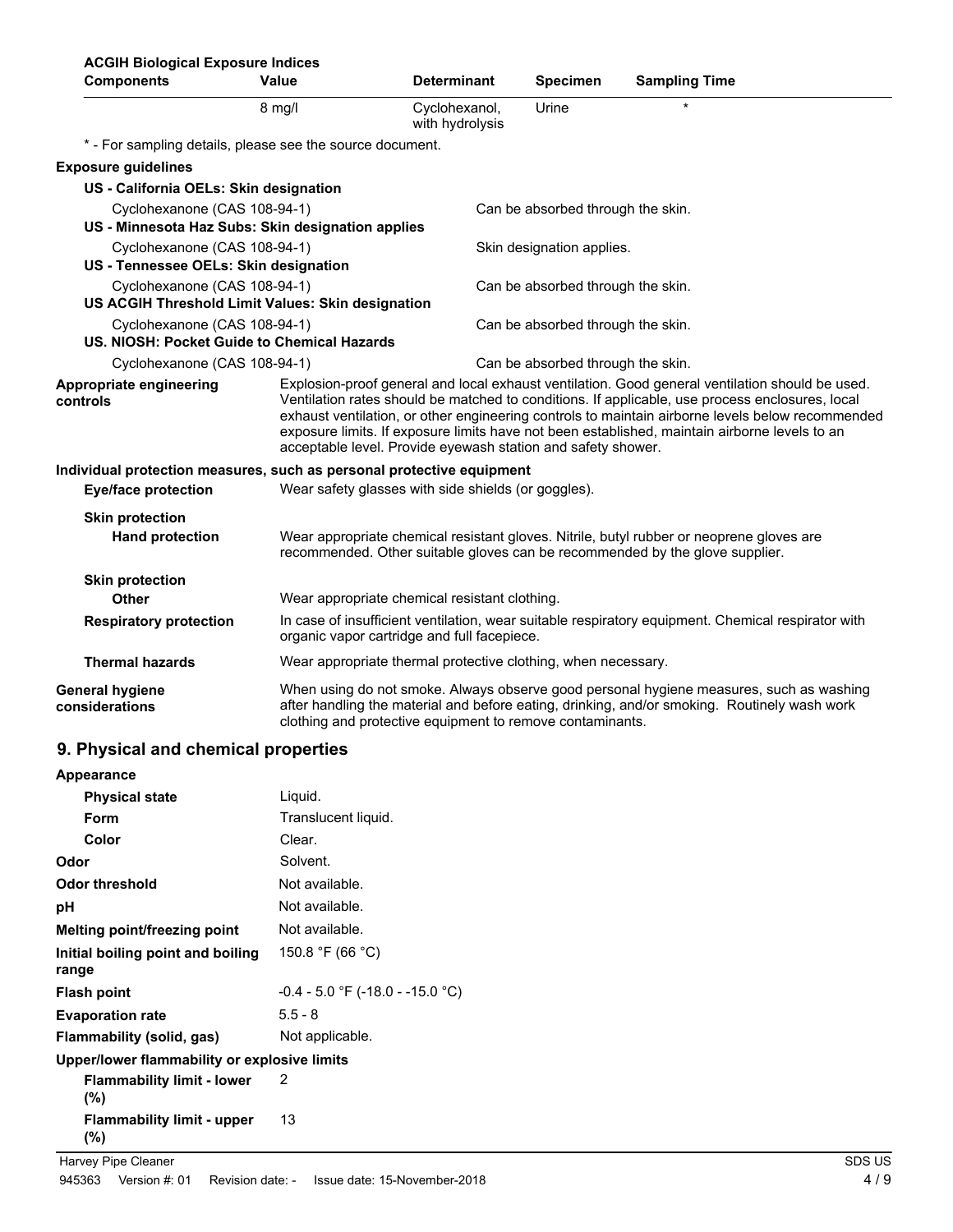| Vapor pressure                                    | 145 mm Hg @ 20°C                                                                                                                                                                                                                        |
|---------------------------------------------------|-----------------------------------------------------------------------------------------------------------------------------------------------------------------------------------------------------------------------------------------|
| Vapor density                                     | $2.5$ (Air=1)                                                                                                                                                                                                                           |
| <b>Relative density</b>                           | $0.82 + 0.02$                                                                                                                                                                                                                           |
| Solubility(ies)                                   |                                                                                                                                                                                                                                         |
| <b>Solubility (water)</b>                         | Miscible.                                                                                                                                                                                                                               |
| <b>Partition coefficient</b><br>(n-octanol/water) | Not available.                                                                                                                                                                                                                          |
| <b>Auto-ignition temperature</b>                  | Not available.                                                                                                                                                                                                                          |
| <b>Decomposition temperature</b>                  | $>$ 302 °F ( $>$ 150 °C)                                                                                                                                                                                                                |
| <b>Viscosity</b>                                  | Not available.                                                                                                                                                                                                                          |
| <b>Other information</b>                          |                                                                                                                                                                                                                                         |
| <b>Bulk density</b>                               | $6.8$ lb/gal                                                                                                                                                                                                                            |
| <b>Explosive properties</b>                       | Not explosive.                                                                                                                                                                                                                          |
| <b>Oxidizing properties</b>                       | Not oxidizing.                                                                                                                                                                                                                          |
| <b>VOC</b>                                        | 20 g/l SCAQMD 1168/M316A                                                                                                                                                                                                                |
| 10. Stability and reactivity                      |                                                                                                                                                                                                                                         |
| <b>Reactivity</b>                                 | The product is stable and non-reactive under normal conditions of use, storage and transport.                                                                                                                                           |
| <b>Chemical stability</b>                         | Material is stable under normal conditions.                                                                                                                                                                                             |
| <b>Possibility of hazardous</b><br>reactions      | No dangerous reaction known under conditions of normal use.                                                                                                                                                                             |
| <b>Conditions to avoid</b>                        | Keep away from heat, hot surfaces, sparks, open flames and other ignition sources. Avoid<br>temperatures exceeding the decomposition temperature. Avoid temperatures exceeding the flash<br>point. Contact with incompatible materials. |
| Incompatible materials                            | Acids. Strong oxidizing agents.                                                                                                                                                                                                         |
| <b>Hazardous decomposition</b><br>products        | No hazardous decomposition products are known.                                                                                                                                                                                          |

# **11. Toxicological information**

## **Information on likely routes of exposure**

| May cause drowsiness and dizziness. Headache. Nausea, vomiting. Prolonged inhalation may be<br>harmful.                                                                                                                           |
|-----------------------------------------------------------------------------------------------------------------------------------------------------------------------------------------------------------------------------------|
| Frequent or prolonged contact may defat and dry the skin, leading to discomfort and dermatitis.                                                                                                                                   |
| Causes serious eye irritation.                                                                                                                                                                                                    |
| May be fatal if swallowed and enters airways. Droplets of the product aspirated into the lungs<br>through ingestion or vomiting may cause a serious chemical pneumonia.                                                           |
| Aspiration may cause pulmonary edema and pneumonitis. May cause drowsiness and dizziness.<br>Headache. Nausea, vomiting. Severe eye irritation. Symptoms may include stinging, tearing,<br>redness, swelling, and blurred vision. |
|                                                                                                                                                                                                                                   |

## **Information on toxicological effects**

**Acute toxicity** Narcotic effects. May be fatal if swallowed and enters airways.

| <b>Components</b>     | <b>Species</b> | <b>Test Results</b>     |
|-----------------------|----------------|-------------------------|
| Acetone (CAS 67-64-1) |                |                         |
| <b>Acute</b>          |                |                         |
| <b>Dermal</b>         |                |                         |
| LD50                  | Rabbit         | > 15700 mg/kg, 24 Hours |
| Inhalation            |                |                         |
| Vapor                 |                |                         |
| <b>LC50</b>           | Rat            | 76 mg/l, 4 Hours        |
| Oral                  |                |                         |
| LD <sub>50</sub>      | Rat            | 5800 mg/kg              |
|                       |                |                         |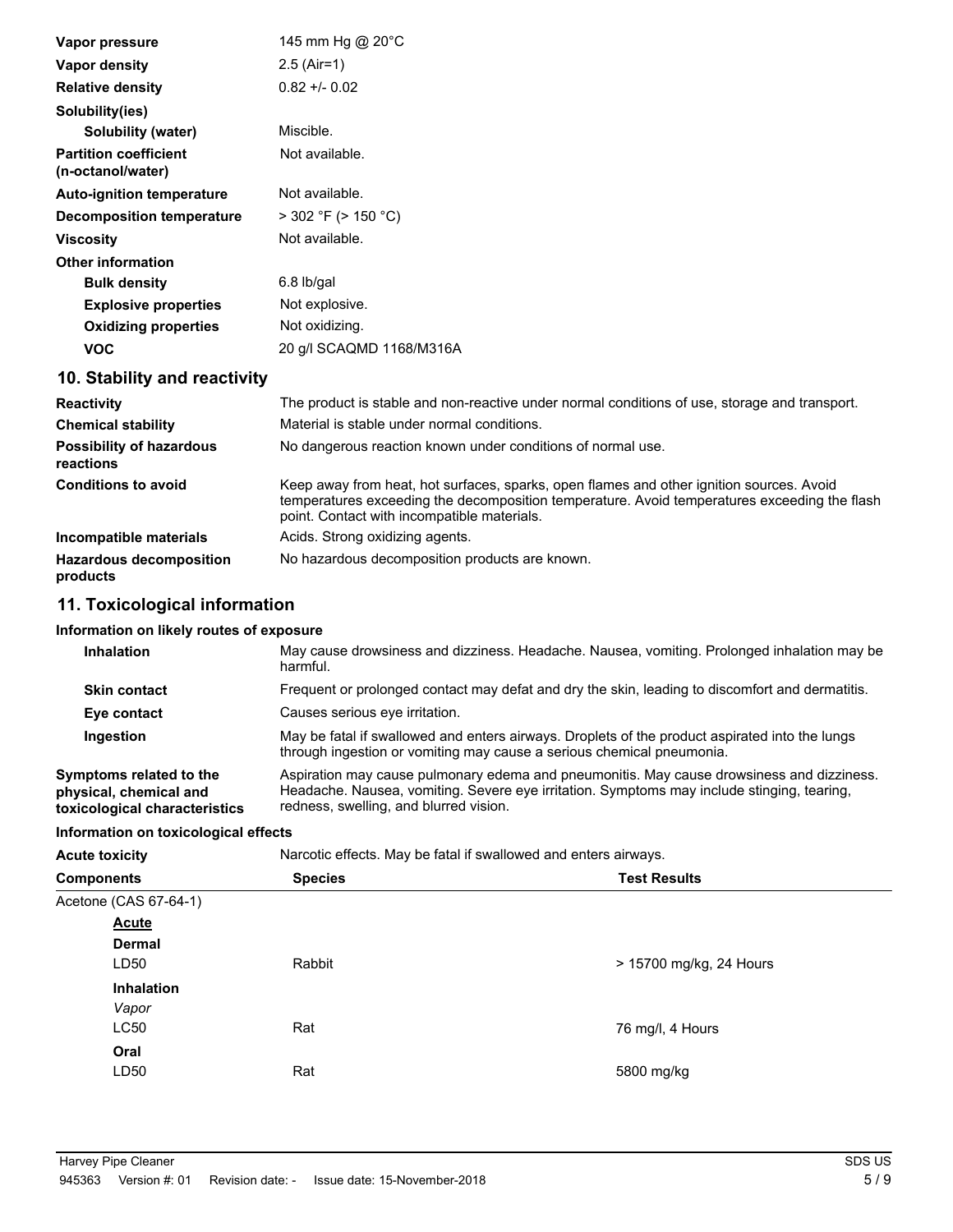| Components                                                                                                                                        | <b>Species</b> |                                                                                                                     | <b>Test Results</b>                                                                                                                                                                                   |  |
|---------------------------------------------------------------------------------------------------------------------------------------------------|----------------|---------------------------------------------------------------------------------------------------------------------|-------------------------------------------------------------------------------------------------------------------------------------------------------------------------------------------------------|--|
| Cyclohexanone (CAS 108-94-1)                                                                                                                      |                |                                                                                                                     |                                                                                                                                                                                                       |  |
| Acute                                                                                                                                             |                |                                                                                                                     |                                                                                                                                                                                                       |  |
| <b>Dermal</b>                                                                                                                                     |                |                                                                                                                     |                                                                                                                                                                                                       |  |
| LD50                                                                                                                                              | Rabbit         |                                                                                                                     | 948 mg/kg                                                                                                                                                                                             |  |
| Oral                                                                                                                                              |                |                                                                                                                     |                                                                                                                                                                                                       |  |
| LD50                                                                                                                                              | Rat            |                                                                                                                     | 1296 mg/kg                                                                                                                                                                                            |  |
| <b>Skin corrosion/irritation</b>                                                                                                                  |                |                                                                                                                     | Frequent or prolonged contact may defat and dry the skin, leading to discomfort and dermatitis.                                                                                                       |  |
| Serious eye damage/eye<br><i>irritation</i>                                                                                                       |                | Causes serious eye irritation.                                                                                      |                                                                                                                                                                                                       |  |
| <b>Respiratory or skin sensitization</b>                                                                                                          |                |                                                                                                                     |                                                                                                                                                                                                       |  |
| <b>Respiratory sensitization</b>                                                                                                                  |                | Not a respiratory sensitizer.                                                                                       |                                                                                                                                                                                                       |  |
| <b>Skin sensitization</b>                                                                                                                         |                | This product is not expected to cause skin sensitization.                                                           |                                                                                                                                                                                                       |  |
| Germ cell mutagenicity                                                                                                                            |                | No data available to indicate product or any components present at greater than 0.1% are<br>mutagenic or genotoxic. |                                                                                                                                                                                                       |  |
| Carcinogenicity                                                                                                                                   |                | Not classifiable as to carcinogenicity to humans.                                                                   |                                                                                                                                                                                                       |  |
| IARC Monographs. Overall Evaluation of Carcinogenicity                                                                                            |                |                                                                                                                     |                                                                                                                                                                                                       |  |
| Cyclohexanone (CAS 108-94-1)<br><b>NTP Report on Carcinogens</b><br>Not listed.<br>OSHA Specifically Regulated Substances (29 CFR 1910.1001-1053) |                |                                                                                                                     | 3 Not classifiable as to carcinogenicity to humans.                                                                                                                                                   |  |
| Not regulated.                                                                                                                                    |                |                                                                                                                     |                                                                                                                                                                                                       |  |
| <b>Reproductive toxicity</b>                                                                                                                      |                | This product is not expected to cause reproductive or developmental effects.                                        |                                                                                                                                                                                                       |  |
| Specific target organ toxicity -<br>single exposure                                                                                               |                | May cause drowsiness and dizziness.                                                                                 |                                                                                                                                                                                                       |  |
| Specific target organ toxicity -<br>repeated exposure                                                                                             |                | Not classified.                                                                                                     |                                                                                                                                                                                                       |  |
| <b>Aspiration hazard</b>                                                                                                                          |                | May be fatal if swallowed and enters airways.                                                                       |                                                                                                                                                                                                       |  |
| <b>Chronic effects</b>                                                                                                                            |                | Prolonged inhalation may be harmful.                                                                                |                                                                                                                                                                                                       |  |
| 12. Ecological information                                                                                                                        |                |                                                                                                                     |                                                                                                                                                                                                       |  |
| <b>Ecotoxicity</b>                                                                                                                                |                |                                                                                                                     | The product is not classified as environmentally hazardous. However, this does not exclude the<br>possibility that large or frequent spills can have a harmful or damaging effect on the environment. |  |
| <b>Components</b>                                                                                                                                 |                | <b>Species</b>                                                                                                      | <b>Test Results</b>                                                                                                                                                                                   |  |
| Acetone (CAS 67-64-1)                                                                                                                             |                |                                                                                                                     |                                                                                                                                                                                                       |  |
| Aquatic                                                                                                                                           |                |                                                                                                                     |                                                                                                                                                                                                       |  |
| Acute                                                                                                                                             |                |                                                                                                                     |                                                                                                                                                                                                       |  |
| Crustacea                                                                                                                                         | <b>LC50</b>    | Daphnia pulex                                                                                                       | 8800 mg/l, 48 Hours                                                                                                                                                                                   |  |

| <b>Bioaccumulative potential</b>                  |                                                                                                         |  |  |  |
|---------------------------------------------------|---------------------------------------------------------------------------------------------------------|--|--|--|
| Partition coefficient n-octanol / water (log Kow) |                                                                                                         |  |  |  |
| Acetone (CAS 67-64-1)                             | $-0.24$                                                                                                 |  |  |  |
| Cyclohexanone (CAS 108-94-1)                      | 0.81                                                                                                    |  |  |  |
| Mobility in soil                                  | No data available.                                                                                      |  |  |  |
| Other adverse effects                             | The product contains volatile organic compounds which have a photochemical ozone creation<br>potential. |  |  |  |

Fish CC50 Pimephales promelas 7163 mg/l, 96 Hours

Crustacea NOEC Daphnia magna > 79 mg/l, 21 days

Fish CC50 Pimephales promelas 527 mg/l, 96 Hours

**Persistence and degradability** No data is available on the degradability of this product.

*Chronic*

**Aquatic** *Acute*

Cyclohexanone (CAS 108-94-1)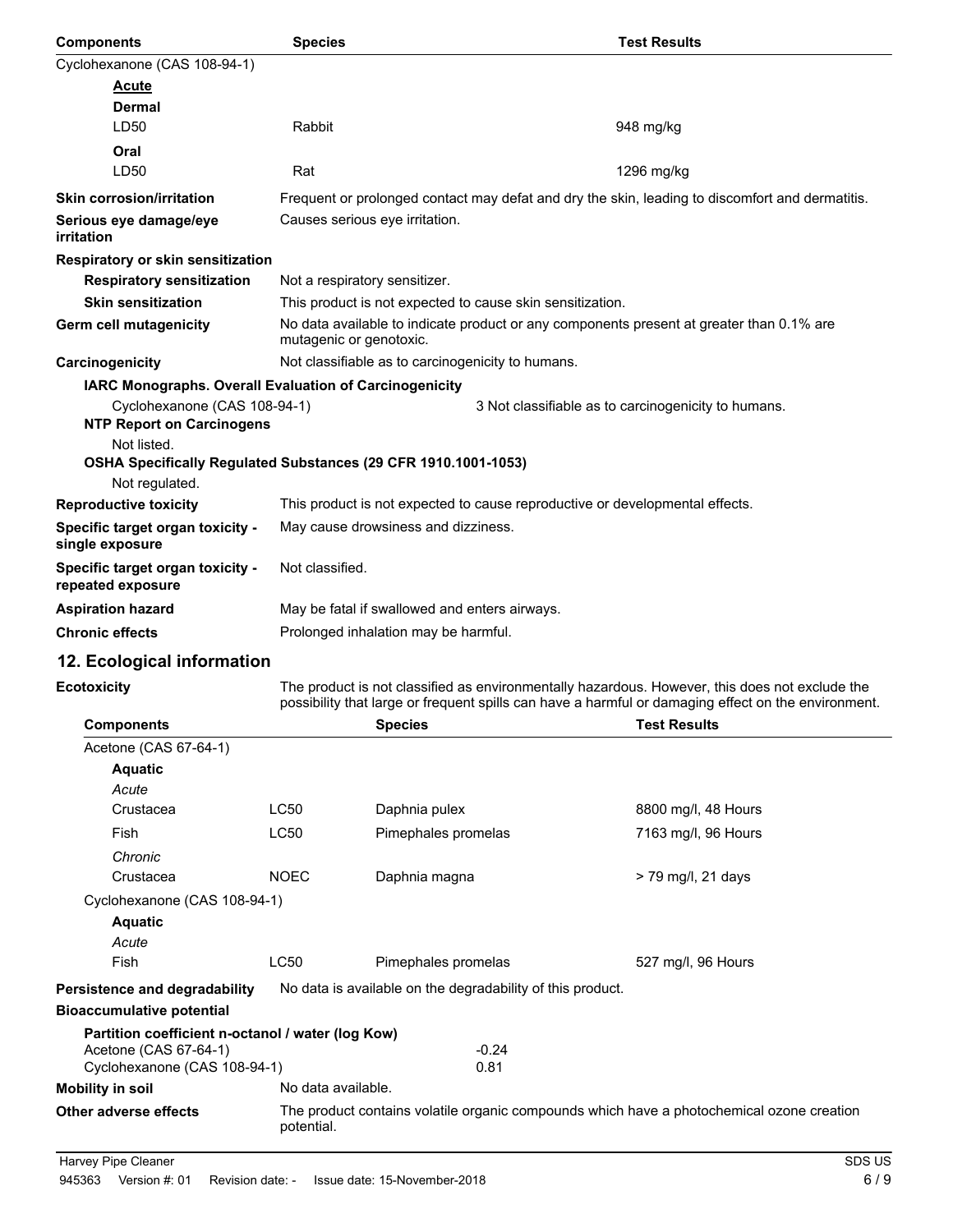# **13. Disposal considerations**

| <b>Disposal instructions</b>             | Collect and reclaim or dispose in sealed containers at licensed waste disposal site. Incinerate the<br>material under controlled conditions in an approved incinerator. Do not incinerate sealed<br>containers. If discarded, this product is considered a RCRA ignitable waste, D001. Dispose of<br>contents/container in accordance with local/regional/national/international regulations. |
|------------------------------------------|-----------------------------------------------------------------------------------------------------------------------------------------------------------------------------------------------------------------------------------------------------------------------------------------------------------------------------------------------------------------------------------------------|
| Local disposal regulations               | Dispose in accordance with all applicable regulations.                                                                                                                                                                                                                                                                                                                                        |
| Hazardous waste code                     | The waste code should be assigned in discussion between the user, the producer and the waste<br>disposal company.                                                                                                                                                                                                                                                                             |
| Waste from residues / unused<br>products | Dispose of in accordance with local regulations. Empty containers or liners may retain some<br>product residues. This material and its container must be disposed of in a safe manner (see:<br>Disposal instructions).                                                                                                                                                                        |
| <b>Contaminated packaging</b>            | Since emptied containers may retain product residue, follow label warnings even after container is<br>emptied. Empty containers should be taken to an approved waste handling site for recycling or<br>disposal.                                                                                                                                                                              |

# **14. Transport information**

| <b>DOT</b>                                                     |                                                                                                      |
|----------------------------------------------------------------|------------------------------------------------------------------------------------------------------|
| UN number                                                      | <b>UN1993</b>                                                                                        |
| UN proper shipping name                                        | Flammable liquids, n.o.s. (Acetone RQ = 5051 LBS, Methyl ethyl ketone)                               |
| <b>Transport hazard class(es)</b>                              |                                                                                                      |
| <b>Class</b>                                                   | 3                                                                                                    |
| <b>Subsidiary risk</b>                                         | $\overline{a}$                                                                                       |
| Label(s)                                                       | 3                                                                                                    |
| Packing group                                                  | $\mathsf{I}$                                                                                         |
| <b>Environmental hazards</b>                                   |                                                                                                      |
| <b>Marine pollutant</b>                                        | No                                                                                                   |
|                                                                | Special precautions for user Read safety instructions, SDS and emergency procedures before handling. |
| <b>Special provisions</b>                                      | IB2, T7, TP1, TP8, TP28                                                                              |
| <b>Packaging exceptions</b>                                    | 150                                                                                                  |
| Packaging non bulk                                             | 202                                                                                                  |
| Packaging bulk                                                 | 242                                                                                                  |
| IATA                                                           |                                                                                                      |
| UN number                                                      | <b>UN1993</b>                                                                                        |
| UN proper shipping name                                        | Flammable liquid, n.o.s. (Acetone, Methyl ethyl ketone)                                              |
| <b>Transport hazard class(es)</b>                              |                                                                                                      |
| <b>Class</b>                                                   | 3                                                                                                    |
| <b>Subsidiary risk</b>                                         |                                                                                                      |
| <b>Packing group</b>                                           | $\mathbf{I}$                                                                                         |
| <b>Environmental hazards</b>                                   | No.                                                                                                  |
| <b>ERG Code</b>                                                | 3H                                                                                                   |
|                                                                | Special precautions for user Read safety instructions, SDS and emergency procedures before handling. |
| <b>IMDG</b>                                                    |                                                                                                      |
| <b>UN number</b>                                               | <b>UN1993</b>                                                                                        |
| UN proper shipping name                                        | FLAMMABLE LIQUID, N.O.S. (Acetone, Methyl ethyl ketone)                                              |
| <b>Transport hazard class(es)</b>                              |                                                                                                      |
| <b>Class</b>                                                   | 3                                                                                                    |
| <b>Subsidiary risk</b>                                         | $\overline{a}$                                                                                       |
| <b>Packing group</b>                                           | $\mathsf{II}$                                                                                        |
| <b>Environmental hazards</b>                                   |                                                                                                      |
| <b>Marine pollutant</b>                                        | No.                                                                                                  |
| EmS                                                            | $F-E$ , $S-E$                                                                                        |
|                                                                | Special precautions for user Read safety instructions, SDS and emergency procedures before handling. |
| Transport in bulk according to<br>Annex II of MARPOL 73/78 and | Not established.                                                                                     |
| the IBC Code                                                   |                                                                                                      |
| $\overline{AB}$ Desubstantinformation                          |                                                                                                      |

# **15. Regulatory information**

**US federal regulations**

This product is a "Hazardous Chemical" as defined by the OSHA Hazard Communication Standard, 29 CFR 1910.1200.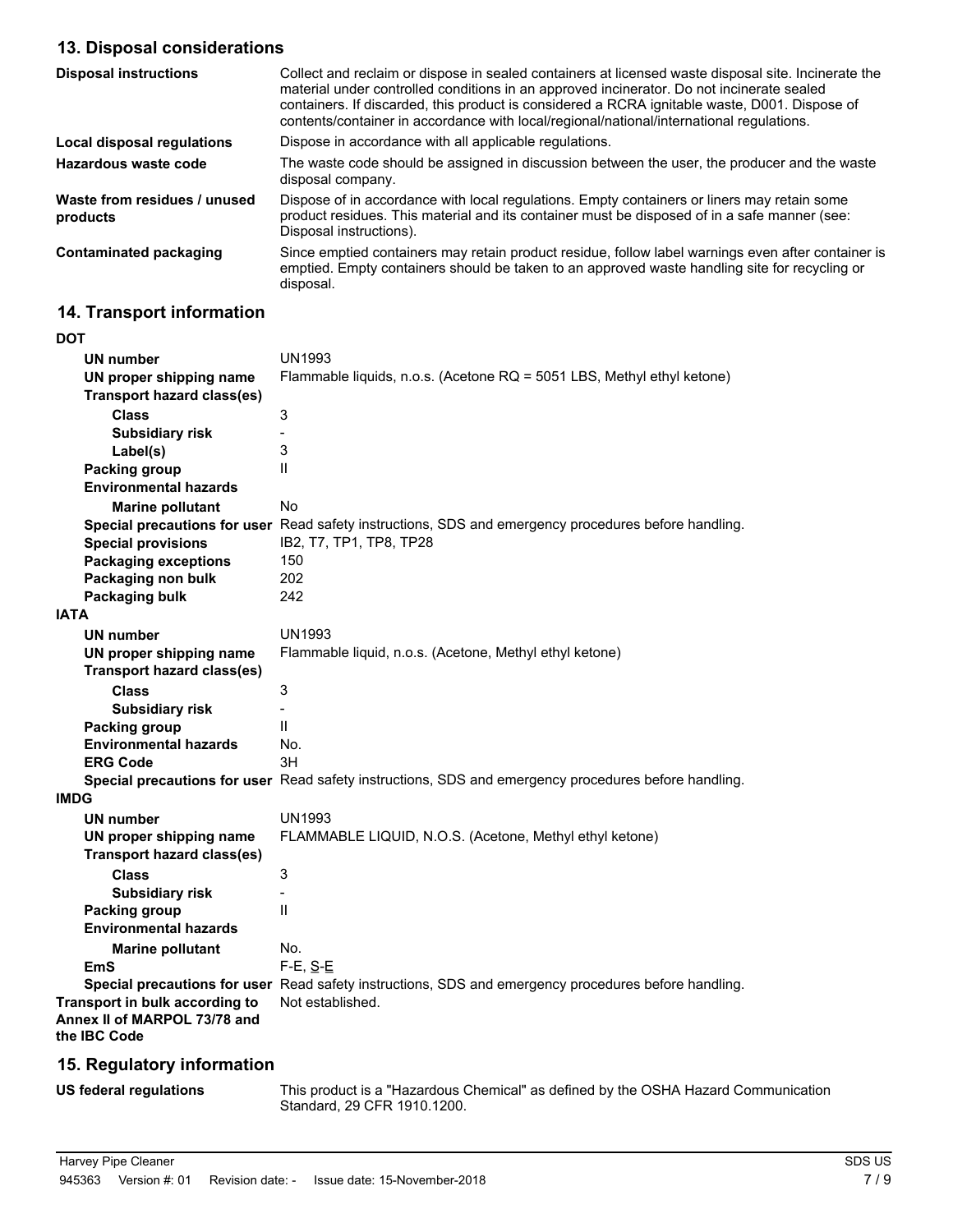| TSCA Section 12(b) Export Notification (40 CFR 707, Subpt. D)        |                                                                |                                                                                                                                                                                                       |
|----------------------------------------------------------------------|----------------------------------------------------------------|-------------------------------------------------------------------------------------------------------------------------------------------------------------------------------------------------------|
| Not regulated.                                                       |                                                                |                                                                                                                                                                                                       |
|                                                                      | CERCLA Hazardous Substance List (40 CFR 302.4)                 |                                                                                                                                                                                                       |
| Acetone (CAS 67-64-1)                                                |                                                                | Listed.                                                                                                                                                                                               |
| Cyclohexanone (CAS 108-94-1)                                         |                                                                | Listed.                                                                                                                                                                                               |
| <b>SARA 304 Emergency release notification</b><br>Not regulated.     |                                                                |                                                                                                                                                                                                       |
|                                                                      | OSHA Specifically Regulated Substances (29 CFR 1910.1001-1053) |                                                                                                                                                                                                       |
| Not regulated.                                                       |                                                                |                                                                                                                                                                                                       |
| Superfund Amendments and Reauthorization Act of 1986 (SARA)          |                                                                |                                                                                                                                                                                                       |
| <b>SARA 302 Extremely hazardous substance</b>                        |                                                                |                                                                                                                                                                                                       |
| Not listed.                                                          |                                                                |                                                                                                                                                                                                       |
| SARA 311/312 Hazardous<br>chemical                                   | Yes                                                            |                                                                                                                                                                                                       |
| <b>Classified hazard</b>                                             |                                                                | Flammable (gases, aerosols, liquids, or solids)                                                                                                                                                       |
| categories                                                           | Serious eye damage or eye irritation                           | Specific target organ toxicity (single or repeated exposure)                                                                                                                                          |
|                                                                      | Aspiration hazard                                              |                                                                                                                                                                                                       |
| SARA 313 (TRI reporting)<br>Not regulated.                           |                                                                |                                                                                                                                                                                                       |
| Other federal regulations                                            |                                                                |                                                                                                                                                                                                       |
| Clean Air Act (CAA) Section 112 Hazardous Air Pollutants (HAPs) List |                                                                |                                                                                                                                                                                                       |
| Not regulated.                                                       |                                                                |                                                                                                                                                                                                       |
|                                                                      |                                                                | Clean Air Act (CAA) Section 112(r) Accidental Release Prevention (40 CFR 68.130)                                                                                                                      |
| Not regulated.                                                       |                                                                |                                                                                                                                                                                                       |
| <b>Safe Drinking Water Act</b><br>(SDWA)                             |                                                                | Contains component(s) regulated under the Safe Drinking Water Act.                                                                                                                                    |
| <b>Chemical Code Number</b>                                          |                                                                | Drug Enforcement Administration (DEA). List 2, Essential Chemicals (21 CFR 1310.02(b) and 1310.04(f)(2) and                                                                                           |
| Acetone (CAS 67-64-1)                                                |                                                                | 6532                                                                                                                                                                                                  |
|                                                                      |                                                                | Drug Enforcement Administration (DEA). List 1 & 2 Exempt Chemical Mixtures (21 CFR 1310.12(c))                                                                                                        |
| Acetone (CAS 67-64-1)                                                |                                                                | 35 %WV                                                                                                                                                                                                |
|                                                                      | <b>DEA Exempt Chemical Mixtures Code Number</b>                |                                                                                                                                                                                                       |
| Acetone (CAS 67-64-1)                                                |                                                                | 6532                                                                                                                                                                                                  |
|                                                                      |                                                                | FEMA Priority Substances Respiratory Health and Safety in the Flavor Manufacturing Workplace                                                                                                          |
| Cyclohexanone (CAS 108-94-1)                                         | Acetone (CAS 67-64-1)                                          | Low priority<br>Low priority                                                                                                                                                                          |
| US state regulations                                                 |                                                                |                                                                                                                                                                                                       |
| US. Massachusetts RTK - Substance List                               |                                                                |                                                                                                                                                                                                       |
| Acetone (CAS 67-64-1)                                                |                                                                |                                                                                                                                                                                                       |
| Cyclohexanone (CAS 108-94-1)                                         |                                                                |                                                                                                                                                                                                       |
| US. New Jersey Worker and Community Right-to-Know Act                |                                                                |                                                                                                                                                                                                       |
| Acetone (CAS 67-64-1)                                                |                                                                |                                                                                                                                                                                                       |
| Cyclohexanone (CAS 108-94-1)                                         |                                                                |                                                                                                                                                                                                       |
| US. Pennsylvania Worker and Community Right-to-Know Law              |                                                                |                                                                                                                                                                                                       |
| Acetone (CAS 67-64-1)                                                |                                                                |                                                                                                                                                                                                       |
| Cyclohexanone (CAS 108-94-1)<br>US. Rhode Island RTK                 |                                                                |                                                                                                                                                                                                       |
| Acetone (CAS 67-64-1)                                                |                                                                |                                                                                                                                                                                                       |
| Cyclohexanone (CAS 108-94-1)                                         |                                                                |                                                                                                                                                                                                       |
| <b>California Proposition 65</b>                                     |                                                                |                                                                                                                                                                                                       |
|                                                                      | more information go to www.P65Warnings.ca.gov.                 | California Safe Drinking Water and Toxic Enforcement Act of 2016 (Proposition 65): This material<br>is not known to contain any chemicals currently listed as carcinogens or reproductive toxins. For |
|                                                                      |                                                                | US. California. Candidate Chemicals List. Safer Consumer Products Regulations (Cal. Code Regs, tit. 22, 69502.3,                                                                                      |
| subd. $(a)$                                                          |                                                                |                                                                                                                                                                                                       |
| Acetone (CAS 67-64-1)                                                |                                                                |                                                                                                                                                                                                       |